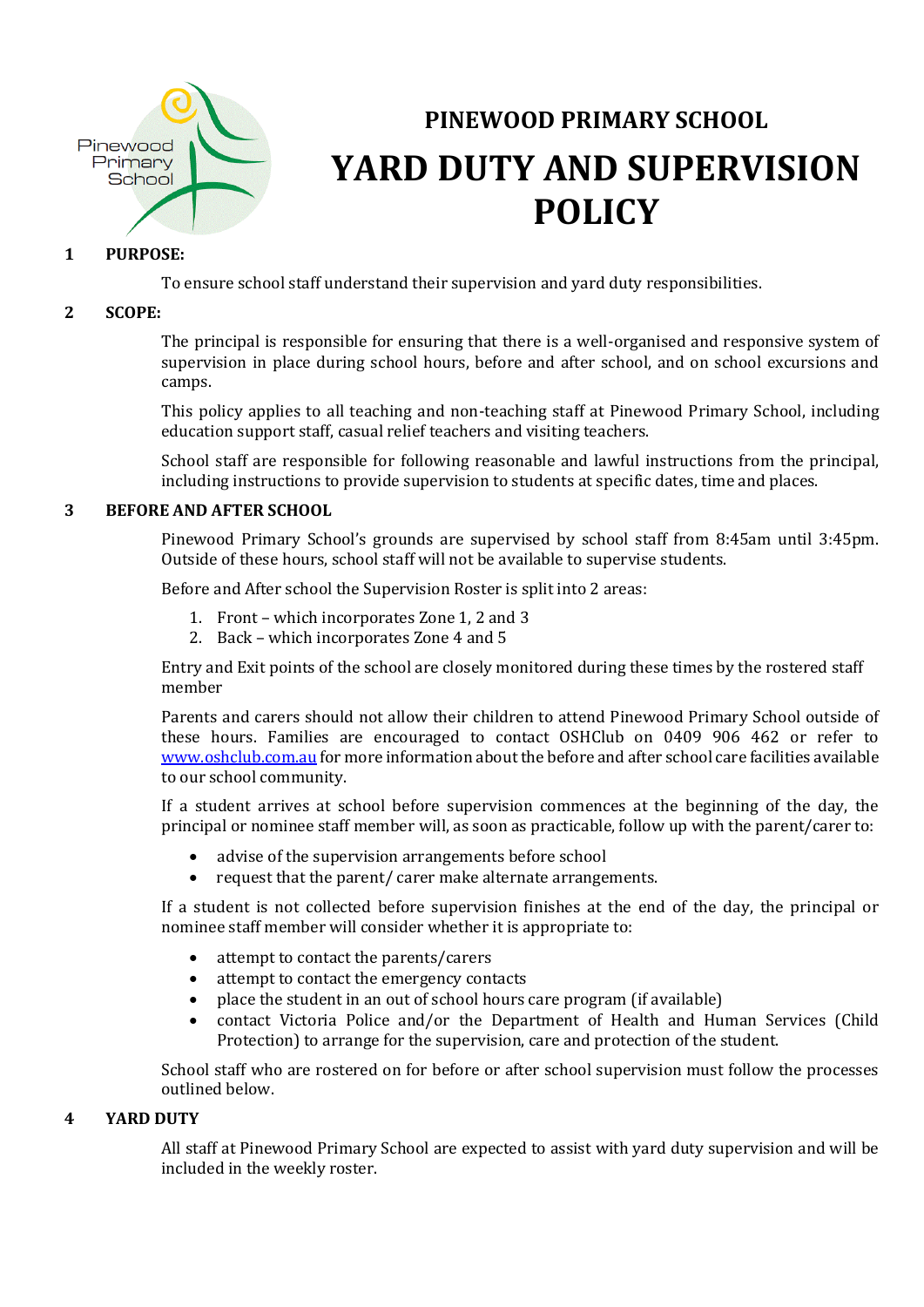The Assistant Principal is responsible for preparing and communicating the yard duty roster on a regular basis. At Pinewood Primary School, school staff will be designated a specific yard duty area to supervise.

The designated yard duty areas for our school as at 28<sup>th</sup> January 2020 are:

| Zone 1 | <b>Front Playground</b>            |
|--------|------------------------------------|
| Zone 2 | Basketball Court and "Forest" Area |
| Zone 3 | Rope Playground and H'ball Courts  |
| Zone 4 | Middle Area                        |
| Zone 5 | Oval Area                          |



School staff must wear a provided safety/hi-vis vest whilst on yard duty. Safety/hi-vis vests will be distributed to each staff member and are stored in an easily accessible area of the classroom. Casual Relief Staff will be issued with a vest upon arrival at the school.

Staff who are rostered for yard duty must remain in the designated area until they are replaced by a relieving teacher.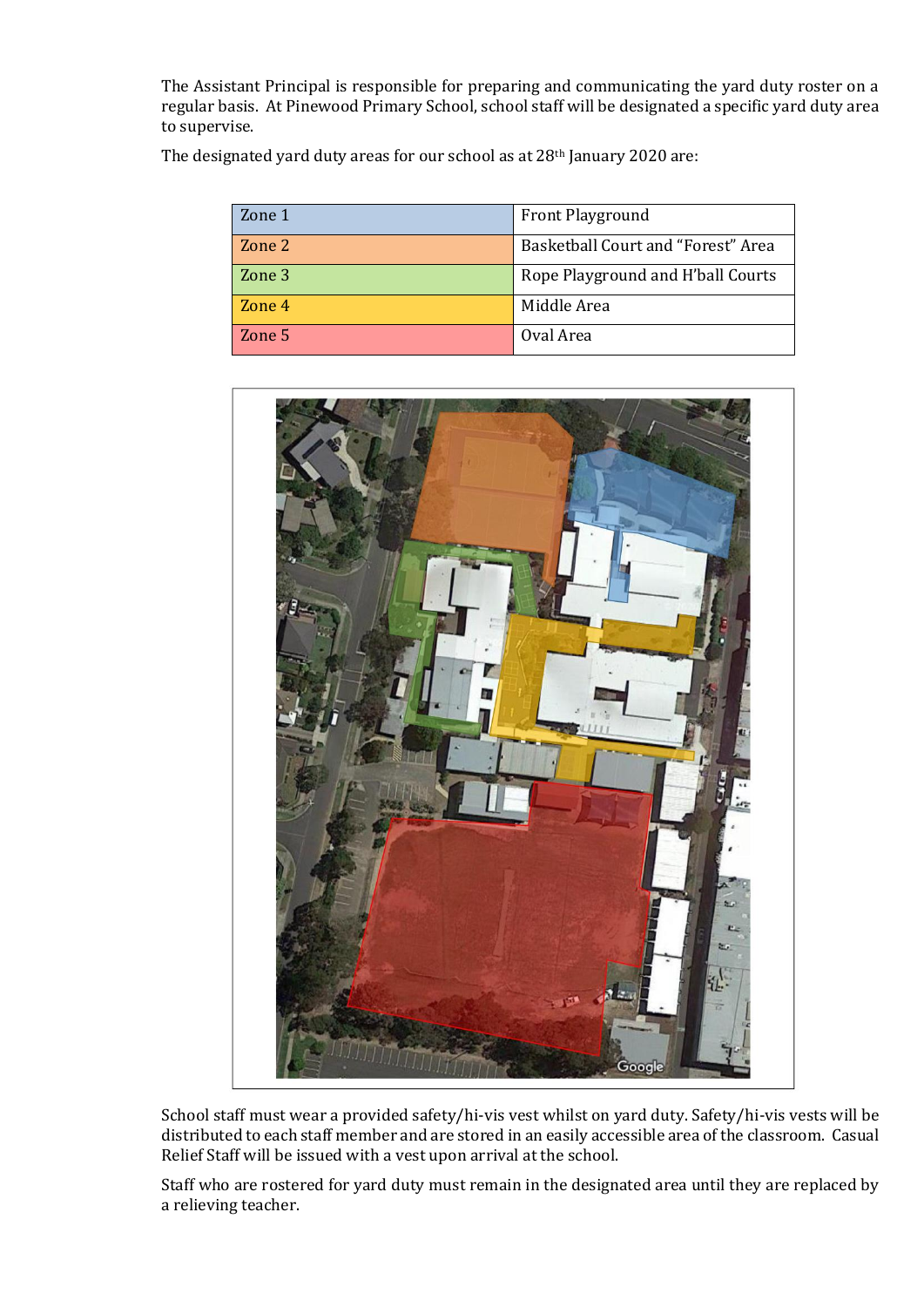During yard duty, supervising staff must:

- Methodically move around the designated zone be alert and vigilant
- Intervene immediately if potentially dangerous or inappropriate behaviour is observed in the yard
- Enforce behavioural standards and implement appropriate consequences for breaches of safety rules, in accordance with any relevant disciplinary measures as set out in the Code of Conduct – Student Behaviour document
- Ensure that students who require first aid assistance receive it as soon as practicable
- Log any incidents or near misses as appropriate [i.e. in a Yard Duty Book, and/or on Compass Chronicle
- If being relieved of their yard duty shift by another staff member (for example, where the shift is 'split' into 2 consecutive time periods), ensure that a brief but adequate verbal 'handover' is given to the next staff member in relation to any issues which may have arisen during the first shift.

If the supervising staff member is unable to conduct yard duty at the designated time, they should contact the Assistant Principal with as much notice as possible prior to the relevant yard duty shift to ensure that alternative arrangements are made.

If the supervising staff member needs to leave yard duty during the allocated time, they should contact the school office via the Walkie Talkie but should not leave the designated area until the relieving staff member has arrived in the designated area.

If a relieving or next staff member does not arrive for yard duty, the staff member currently on duty should contact the school office via the Walkie Talkie and not leave the designated area until a replacement staff member has arrived.

Should students require assistance during recess or lunchtime, they are encouraged to speak to the supervising yard duty staff member.

#### 5 **CLASSROOM**

The classroom teacher is responsible for the supervision of all students in their care during class, and must ensure that they are in the necessary areas as identified on the School timetable, or where there are variations to this timetable, as recorded on the Daily Organisation.

## 6 **WEATHER BASED ALTERNATIVE SUPERVISION**

In the event of inclement weather conditions that result in safety concerns for students in the external school environment during recess and lunchtime an alternative timetable will be adopted.

When this is necessary the school principal or staff member nominated by the principal will communicate this to all staff and students and the WHWW Timetable will be adopted, ensuring that students are supervised in classroom areas during recess and lunchtime.

Learning Leaders in each area are responsible for communicating a supervision roster with staff designated to each area at these times.

#### 7 **SCHOOL ACTIVITIES, CAMPS AND EXCURSIONS**

The principal and leadership team are responsible for ensuring that students are appropriately supervised during all school activities, camps and excursions, including when external providers are engaged to conduct part or all of the activities. Appropriate supervision will be planned for special school activities, camps and excursions on an individual basis, depending on the activities to be undertaken and the level of potential risk involved.

#### **FURTHER INFORMATION AND RESOURCES**

- School Policy and Advisory Guide:
	- o [Supervision](http://www.education.vic.gov.au/school/principals/spag/safety/pages/supervision.aspx)
	- o [Duty of Care](http://www.education.vic.gov.au/school/principals/spag/safety/Pages/dutyofcare.aspx)
	- o [Child Safe Standards](http://www.education.vic.gov.au/school/principals/spag/safety/Pages/childsafestandards.aspx)
	- o [Visitors in Schools](http://www.education.vic.gov.au/school/principals/spag/safety/Pages/visitorsinschool.aspx)